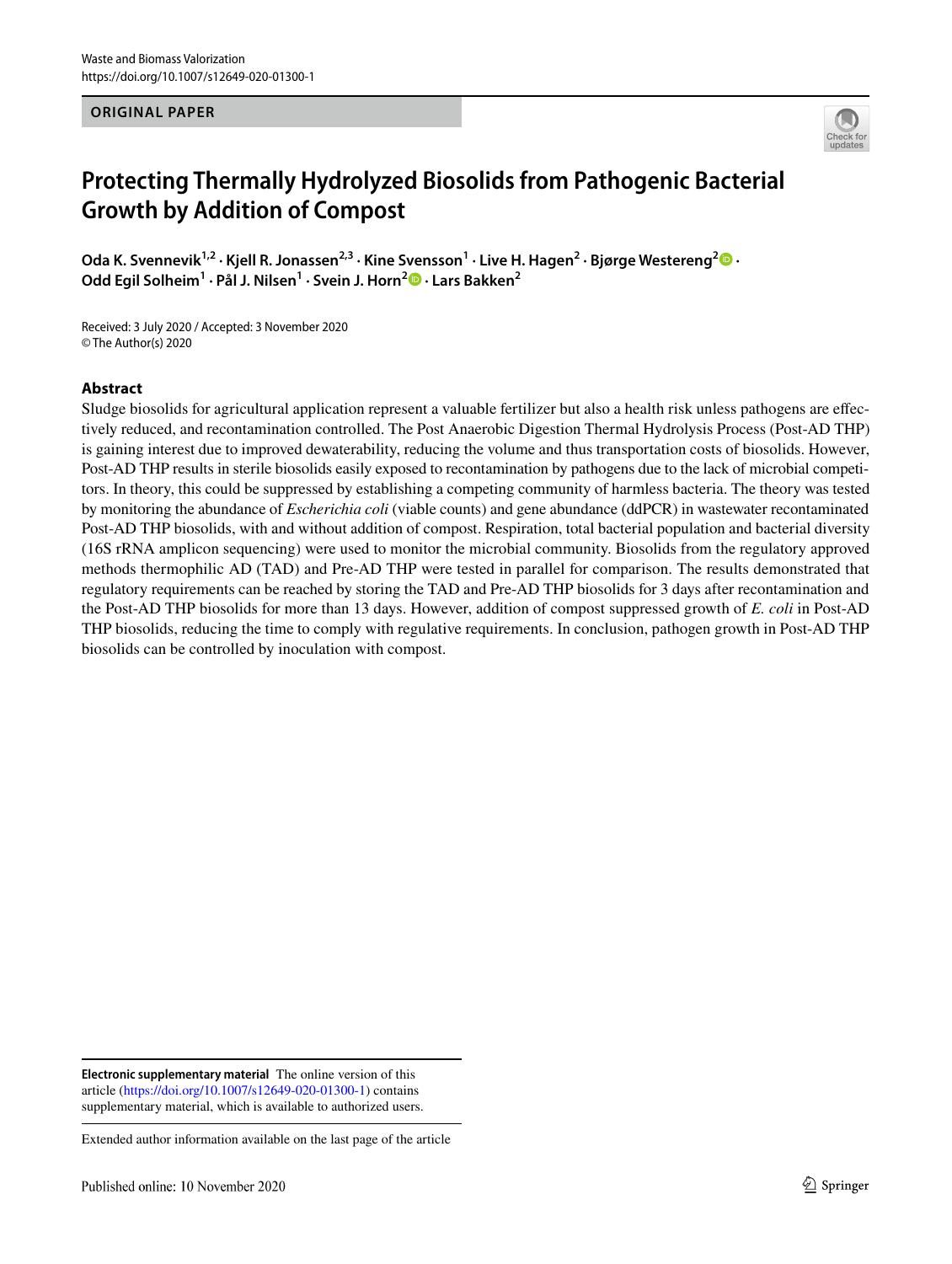# **Graphical abstract** Norwegian Regulatory limit **US** Regulatory limit Post-AD THP Biosolids Recontamination Post-AD THP Biosolids+Compost E coli concentration Storage time

**Keywords** Anaerobic digestion · Biosolids · *E. coli* · Sanitation · Thermal hydrolysis

# **Statement of Novelty**

Safe management and pathogen control of sludge biosolids is essential for its further value as a fertilizer on agricultural land. Indicator bacteria growth after conventional anaerobic digestion (AD) confgurations have been thoroughly studied in current literature. However, introduction of new technology such as the post AD thermal hydrolysis process (Post-AD THP) challenges the existing body of knowledge and legislations in some countries. Legislations must distinguish between inadequate sanitation in the sludge treatment facility and growth of pathogens due to recontamination during storage and handling. To the best of our knowledge, growth of pathogens due to recontamination in Post-AD THP biosolids has so far not been studied and will provide important input for further research and development of government regulations.

# **Introduction**

Treatment and stabilization of sewage sludge is needed before safe land application so that it can be valorized as a fertilizer rich in nutrients and organic matter without transmitting infectious disease. This can be done through anaerobic digestion (AD) at mesophilic or thermophilic temperatures producing a solid residue often termed biosolids [[1\]](#page-11-0). While biosolids are produced continuously throughout the year, the period for land application is limited and season dependent. Consequently, the biosolids must be stored depending on the season and regulatory requirements from a few days to several months until use. Ensuring safe handling therefore requires knowledge on the risk for regrowth of pathogens in biosolids generated with diferent sanitation methods, but also the biosolids' resistance to external recontamination during storage. Previous studies have documented indicator bacteria survival and regrowth of conventional systems [[2](#page-11-1)] with *E. coli* increasing up to  $10^8 - 10^9$  cells/g dry solids (DS) during the first storage days [\[3](#page-11-2)]. However, with new sludge treatment processes and sanitation methods, pathogen growth due to recontamination challenges the existing literature and legislation framework and must be investigated in greater depth.

Local legislation usually regulates safe biosolids' use as fertilizers by setting limits for fecal coliforms, *Salmonella*, *Helminth ova* and enteric viruses [[4\]](#page-11-3). However, the limits difer between countries. For instance, the limit for fecal coliforms (Most Probable Number; MPN) in Norway and the USA is 2500 and 1000 MPN/DS, respectively, and for *Salmonella sp*. 0 and 0.75 MPN/DS, respectively [[1](#page-11-0), [5\]](#page-11-4). To follow the legislations of safe biosolids, the most commonly used indicator group is thermotolerant coliform bacteria (TCB) and the more specifc bacterium *Escherichia coli* (*E. coli*) [[3](#page-11-2), [6,](#page-11-5) [7](#page-11-6)] since it is present in much larger numbers than *Salmonella* [[8](#page-11-7)]. The amount of indicator organisms has traditionally been assessed by viable counts (MPN), but this has been contested [[8\]](#page-11-7) because fecal coliforms and *E. coli* may enter a "viable but non-culturable state" during digestion [[3](#page-11-2)]. Therefore,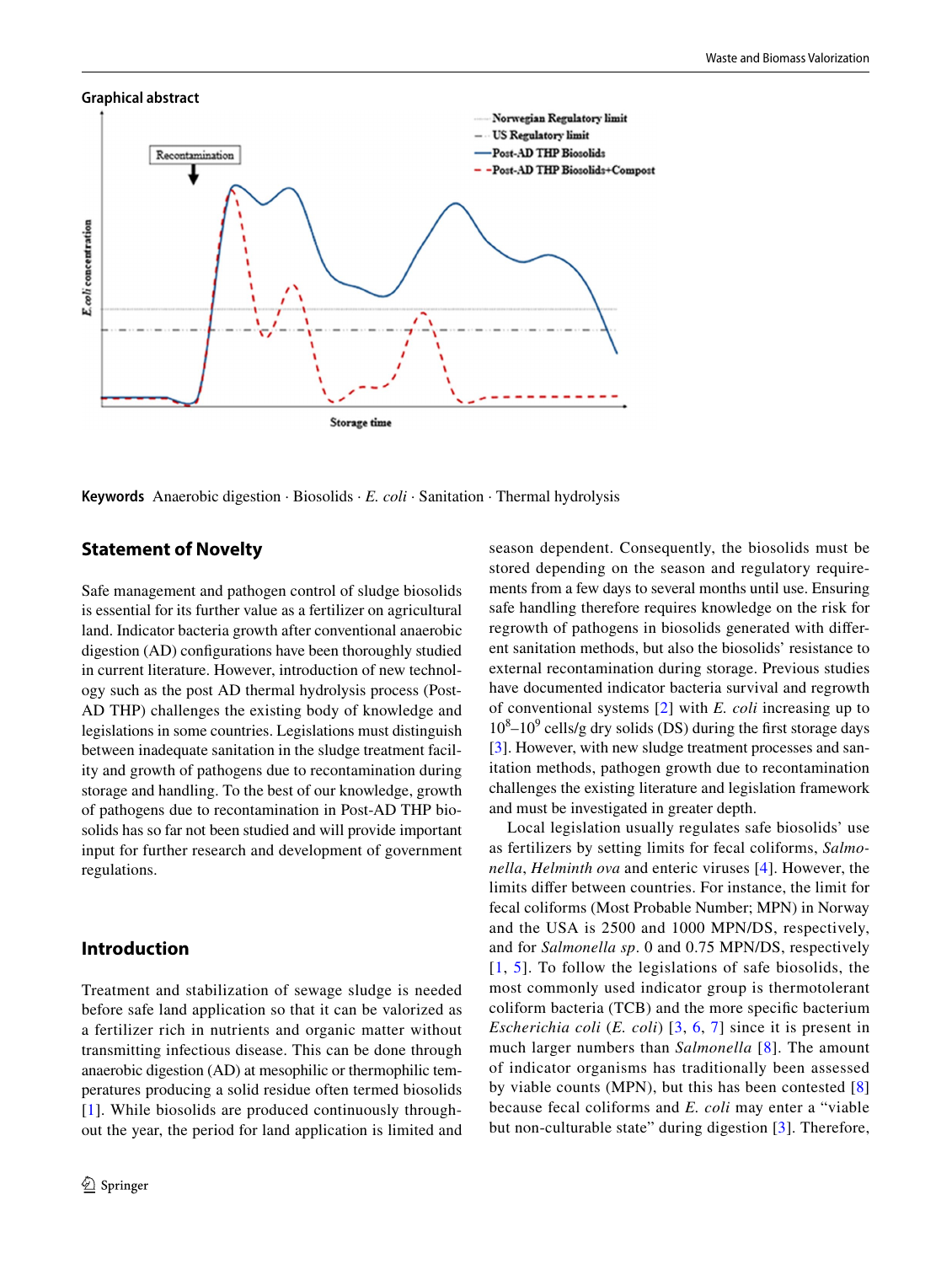researchers have used both MPN and polymerase chain reaction (PCR) to identify fecal regrowth in centrifuged biosolids [[3](#page-11-2), [7,](#page-11-6) [9\]](#page-11-8). In addition to pathogen reduction, it is important to reduce the attractiveness of the biosolids for vectors such as fies, insects or birds. These vectors, can serve as recontamination routes of the treated biosolids [[10](#page-11-9)]. Specific legislations such as the Vector Attraction Reduction (VAR) requirements in the US [[1](#page-11-0)] have been introduced as a consequence of reports on recontamination and growth of pathogens in sterilized biomass [[11](#page-11-10)].

Several methods are in use to meet the regulations for both vector attraction and pathogen reduction. For example, the presence of diverse groups of microorganisms has shown to compete and successfully suppress the growth of pathogens such as *Salmonella* [[10](#page-11-9), [12](#page-11-11)]. However, acceptable levels of indicator bacteria are normally obtained by thermal drying, thermophilic anaerobic digestion (TAD) in batch or multi-stage, mesophilic AD in series, pasteurization, conditioning with lime or the thermal hydrolysis process (THP) [[4,](#page-11-3) [13,](#page-11-12) [14](#page-11-13)]. In addition, the biosolids storage environment may afect pathogen survival [[15](#page-11-14)].

THP effectively sterilizes the material  $(165 \degree C)$  and has traditionally been applied before the AD process (Pre-AD THP, Fig. [1\)](#page-2-0) [[16\]](#page-11-15) meeting the highest standard for biosolids hygienization and the VAR requirements. However, recently the THP process has been applied after AD (Post-AD THP, Fig. [1](#page-2-0)), where digestate is dewatered immediately after THP treatment and the centrate containing soluble and easily degradable organic material is recirculated to the digester (Fig. [1\)](#page-2-0) improving both biogas production and dewaterability, signifcantly reducing the wet biosolids mass for disposal [[17,](#page-11-16) [18\]](#page-11-17). While this treatment process ensures absence of all pathogens and no regrowth, it also eliminates all other microbes, introducing a potential for recolonization by pathogens. Hence, these biosolids are uncompliant with the VAR requirements in the US unless it is dried to >75% DS. In the current Norwegian legislation, such biosolids are not specifed. The degree of recolonization is however unknown, as to our best knowledge there is no available literature on pathogen growth in Post-AD THP biosolids. In addition, an alternative to drying that needs to be explored is inoculating the biosolids with harmless microbes immediately after



<span id="page-2-0"></span>**Fig. 1** Process confgurations studied. Thermophilic anaerobic digestion (TAD), pre-anaerobic digestion thermal hydrolysis (Pre-AD THP) and post-anaerobic digestion thermal hydrolysis (Post-AD THP)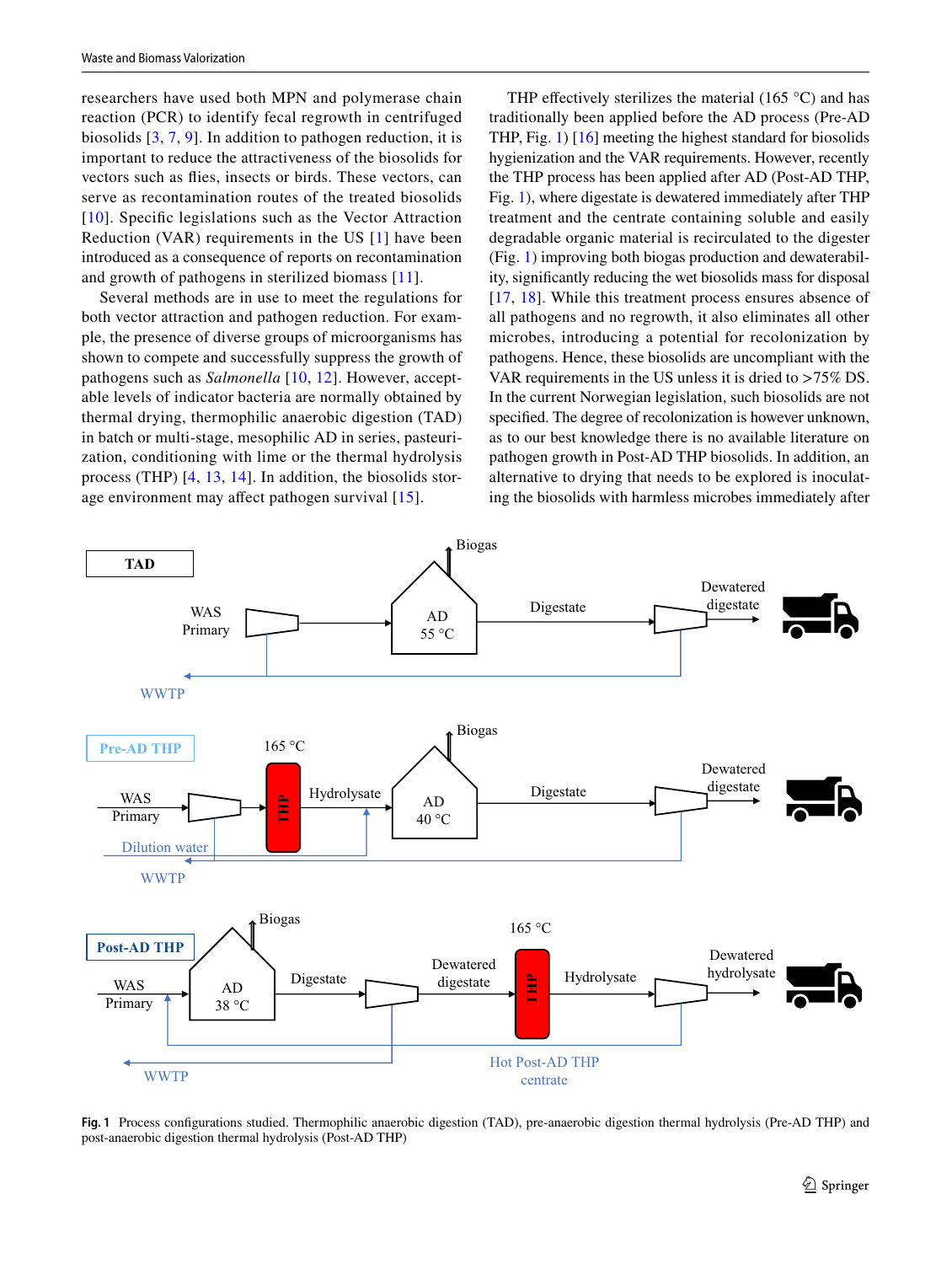the Post-AD THP treatment and dewatering as a part of the handling and storage facility, replacing the typical inoculation taking place in AD.

The overall objective of this study was therefore to investigate if inoculating the dewatered Post-AD THP biosolids with a mixture of harmless bacteria hinder growth of *E. coli* after recontamination. For comparison, the study included two biosolids approved by Norwegian legislation (TAD and Pre-AD THP) [[5\]](#page-11-4) giving a total of four cases to compare.

To achieve the objective, the efect of inoculating Post-AD THP treated biosolids with pathogen-free compost on the subsequent *E. coli* growth was tested. The source of *E. coli* was wastewater, added 2 days after the compost inoculation or 2 days storage for Post-AD THP biosolids without compost, Pre-AD THP biosolids and TAD biosolids. The MPN method and digital droplet PCR (ddPCR, primers targeting the *uidA* gene in *E. coli*) were used to monitor the growth of *E. coli*. In addition to the commonly used MPN and ddPCR methods three more methods were used to investigate the hypothesis: (1) a robotized incubation system to monitor the microbial respiration, (2) ddPCR of 16S rRNA to assess the total bacterial population, and (3) bioinformatics analysis of 16S rRNA to investigate the microbial diversity of the biosolids before and after recontamination, in addition to the efect of compost addition to the Post-AD THP biosolids.

# **Materials and Methods**

### **Samples**

#### **Plant Sampling and Compost**

Three biogas plants with diferent hygienization methods were selected for analysis (Table [1\)](#page-3-0). Dewatered biosolids were collected at the outlet of the dewatering equipment and placed in airtight containers at Plant A and B at the same day and stored overnight at 4 °C before the experiments were started. Dewatered Post-AD THP biosolids were collected at the centrifuge outlet at Plant C in airtight containers, shipped to the Norwegian University of Life Sciences and stored at 4 °C until the experiment was started. To ensure sterile biosolids after sampling and transportation from Plant C, these biosolids were autoclaved at 121 °C for 15 min prior to the experiment. The autoclave treatment was assumed not to alter the sample characteristics signifcantly since the sludge had undergone prior THP treatment at higher temperature.

Dewatering liquor was collected at all three plants to measure the soluble chemical oxygen demand of the liquid phase of the biosolids.

The sterile biosolids sample (Post-AD THP) was split in two. One part was blended with 10 vol% compost  $(w/w)$  by hand and the other was used directly. Compost was provided by the Norwegian company Høst. According to manufacturer the compost was based on yard waste, processed at 60–70 °C in 2–3 months with frequently turning and air supply, and subsequent vermicomposting. The compost was documented free of fecal coliforms and *E. coli* by enumeration according to NS-EN ISO 9308-2:2014. The compost was stored at 4 °C and left at room temperature the last 24 h before start-up.

All samples were passed through a sieve with a mesh size of 4 mm to remove clumps and large particles, to secure uniform and representative subsamples. The sieve was washed and sanitized by a 70 vol% ethanol solution between samples. In total, four sample sets were prepared for analysis. All samples were gently homogenized by hand prior to sample preparation.

#### **Source of Recontamination**

Wastewater collected from the primary sedimentation tank at Plant B was used as the source of *E. coli.* The sample was transferred to the laboratory in an airtight container and stored at 20 °C until use. Presence of *E. coli* in the sample was confrmed by enumeration by a commercial laboratory prior to recontamination of samples sets.

# **Robotized Incubation System for Respiration Kinetics**

To investigate the respiration rates of the microbial community with and without recontamination with wastewater, a robotized incubation system connected to a gas chromatograph (7890A, Agilent Technologies) and a NO analyzer (Model 200E Chemilumenescence NO analyzer, Teledyne) previously described by Molstad et al. [[19\]](#page-11-18) was used. In brief: the system allows for automated time incremental sampling of the headspace of up to 42 serum vials, held in

<span id="page-3-0"></span>**Table 1** Plant specifcations

| Plant ID | Plant location | Anaerobic digestion process | Thermal treatment              |
|----------|----------------|-----------------------------|--------------------------------|
| Plant A  | Norway         | Thermophilic—55 $\degree$ C | None                           |
| Plant B  | Norway         | Mesophilic—40 $\degree$ C   | 165 °C in 30 min (Pre-AD THP)  |
| Plant C  | Germany        | Mesophilic— $38 °C$         | 165 °C in 40 min (Post-AD THP) |

Geographical location, type of anaerobic digestion process and thermal treatment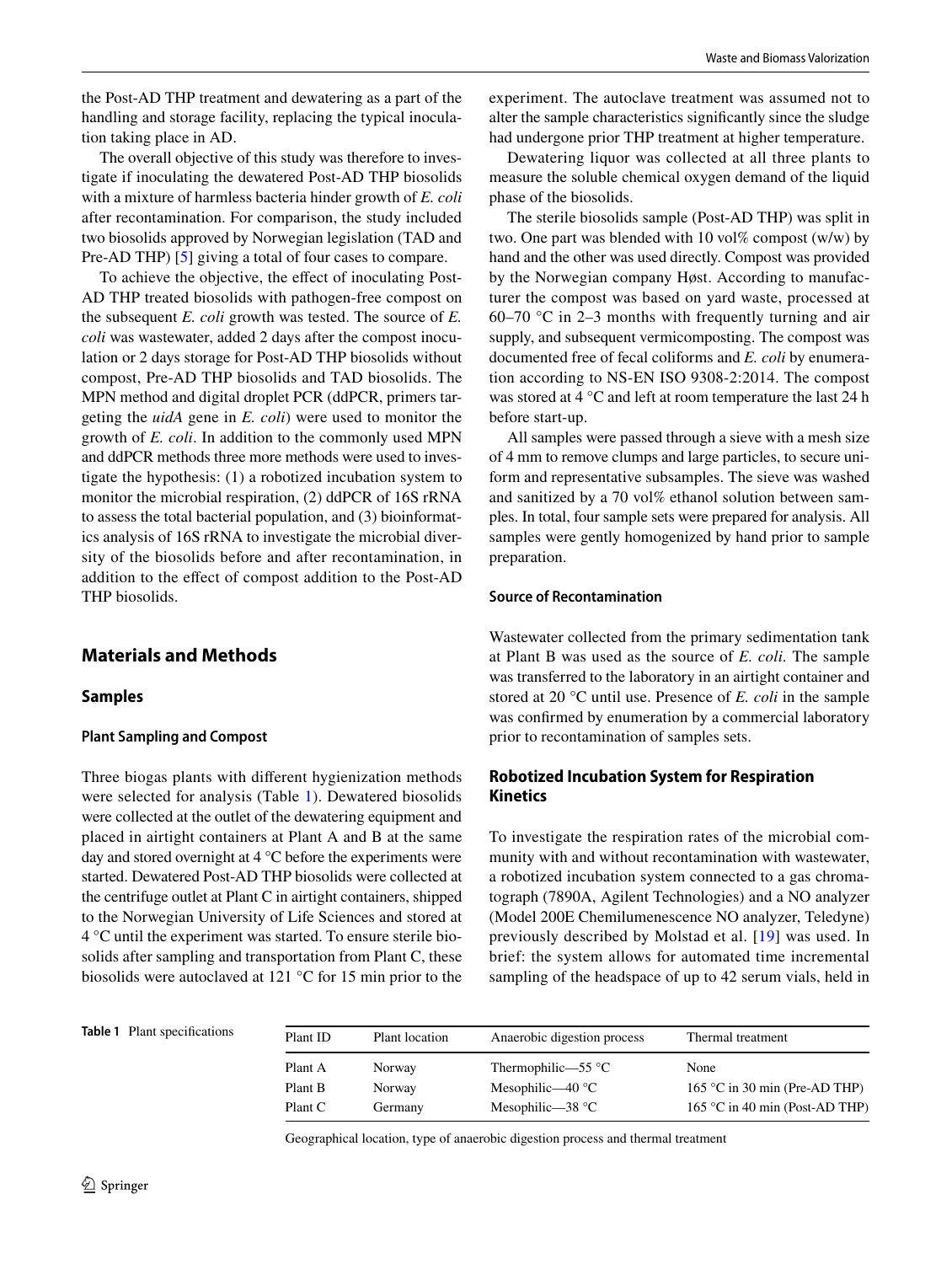a thermostated water bath, thus monitoring the kinetics of  $O_2$ , N<sub>2</sub>, NO, N<sub>2</sub>O, CO<sub>2</sub> and CH<sub>4</sub>. The sample volume used for analysis is replaced by helium. Six sterilized serum vials  $(120 \text{ mL})$  were used per sample set (recontaminated + control). 2 g of biosolids were added to each vial, capped with an airtight rubber septum, and incubated aerobically at 20 °C. Mass loss of gasses due to sampling and dilution with helium was corrected for.

After 48 h three fasks were recontaminated by spiking with 50 µL wastewater, while the other three replicate fasks received equal amounts of sterile distilled water by a syringe. To secure aerobic conditions,  $O_2$  was injected when needed to keep the  $O_2$  concentration in the headspace within the interval 10–20 vol%. The molar ratio of  $O_2$  consumption to  $CO<sub>2</sub>$  production was close to 1 (Supplementary Material, Fig. S6), indicative of aerobic respiration throughout [\[20](#page-11-19)].  $CO<sub>2</sub>$  was consequently chosen to display the respiratory data as it was less affected by injection of  $O_2$  (the rate of  $O_2$  consumption could not be calculated for those time intervals when  $O_2$  was injected).

#### **Preparation of Samples**

In parallel with the incubation robot experiment, a large set of samples with identical treatments, destined for destructive sampling throughout, to determine the viable counts and gene abundances was incubated. For the samples to be recontaminated with wastewater, triplicates for each sampling day were prepared in 50 mL sample tubes by adding 23 g sample to each tube at the start of the experiment. This resulted in 39 tubes per treatment. For the control samples, that were not recontaminated with wastewater, duplicates of 700 mg sample for each sampling day were prepared in 2 mL cryogenic tubes at the start of the experiment. The samples were all placed in closed plastic boxes at room temperature (20 $\degree$ C) with the cap loose to allow air diffusion into the tube. Each sample set was placed in separate containers and the bottom was covered with tissues wetted with distilled water to avoid desiccation of the samples. The plastic containers were opened for recontamination and sampling, otherwise left closed. At each time of sampling, two tubes were frozen (−80 °C) for ddPCR and 16S rRNA gene sequencing, and one was transported to a commercial laboratory in a cooler (~4 °C) for enumeration of *E. coli*.

The compost and the sterile biosolids (Post-AD THP) were mixed gently by hand 48 h prior to recontaminating with wastewater, to give the compost bacteria a reasonable head-start. 48 h typically represent the storage capacity of receiving containers at wastewater treatment plants to reduce work hours in weekends, hence simulating the maturing time available in full-scale systems. After 48 h recontamination was induced by distributing 0.5 mL of wastewater across the top layer of the samples. The volume of wastewater contamination was based on initial investigations with the incubation robot (data not shown). The tubes were capped, shaken and left with the cap loosely placed on top of the tube.

The dry solids concentration of each sample-set was monitored from day −3 to day 9 by drying a sample at 105 °C overnight (Supplementary Material, Fig. S8).

#### **Microbial Analysis**

#### **Enumeration of** *E. coli* **by Standard Cultivating Methods**

Enumeration of *E. coli* and total fecal coliforms were done by an accredited commercial laboratory according to NS-EN ISO 9308-2:2014 to assess the viable count of *E. coli* and total fecal coliforms.

#### **DNA Extraction and Purifcation**

Genomic DNA from duplicate samples from each sample time point was extracted using the DNeasy PowerSoil Kit (Qiagen, Germany). The entire process was carried out according to the manufacturer's protocol. The bead beating was performed with a FastPrep 24 at 4 m/s and 45 s.

#### **Enumeration of** *E. coli* **by Digital PCR**

ddPCR was performed on both technical replicate DNA extracts. The ddPCR reaction mix contained 10  $\mu$ L QX200 ddPCR EvaGreen Supermix (Bio-Rad), 2 µL of DNA template/extract, and 100 nM fnal concentration of primer pairs PRK341F/PRK806R (5′-CCTACGGGRBGCASCAG-3′, 5′-GGACTACYVGGGTATCT-3′) (Eurofns Genomic) targeting the V3-V4 hypervariable region of prokaryotic 16S rDNA [[21\]](#page-11-20), or primer pairs ECF\_uidA/ECR\_uidA (5′-CGG AAGCAACGCGTAAACTC-3′, 5′-TGAGCGTCGCAG AACATTACA-3′) (Eurofns) targeting a region of the betaglucuronidase reporter gene (*uidA*) specifc for *E. coli* [[22\]](#page-11-21) (Table [2](#page-5-0)). 20 µL reaction mix and 70 µL Droplet generation oil for EvaGreen (Bio-Rad) was used to generate droplets in a QX200 droplet generator (Bio-rad). 40 µL of oil droplet suspension was transferred to 96 well twin.tec PCR plates (Eppendorf) and heat sealed with aluminium foil  $[PX1^m]$ PCR plate sealer (Bio-Rad)].

PCR cycling conditions (Table [3\)](#page-5-1) when amplifying uidA primer products (90 bp) were in accordance with the QX200<sup>™</sup> ddPCR<sup>™</sup> EvaGreen Supermix PCR protocol with an annealing/extension temperature of 63 °C. The cycling conditions when amplifying 16S rDNA (465 bp) were 95  $\degree$ C for 5 min (enzyme activation/denaturation), 40 cycles at 95 °C for 30 s (denaturation) and 55 °C for 30 s (annealing/extension) and 45 s at 72 °C (extension), followed by signal stabilization for 5 min at 4 °C and 5 min at 90 °C. All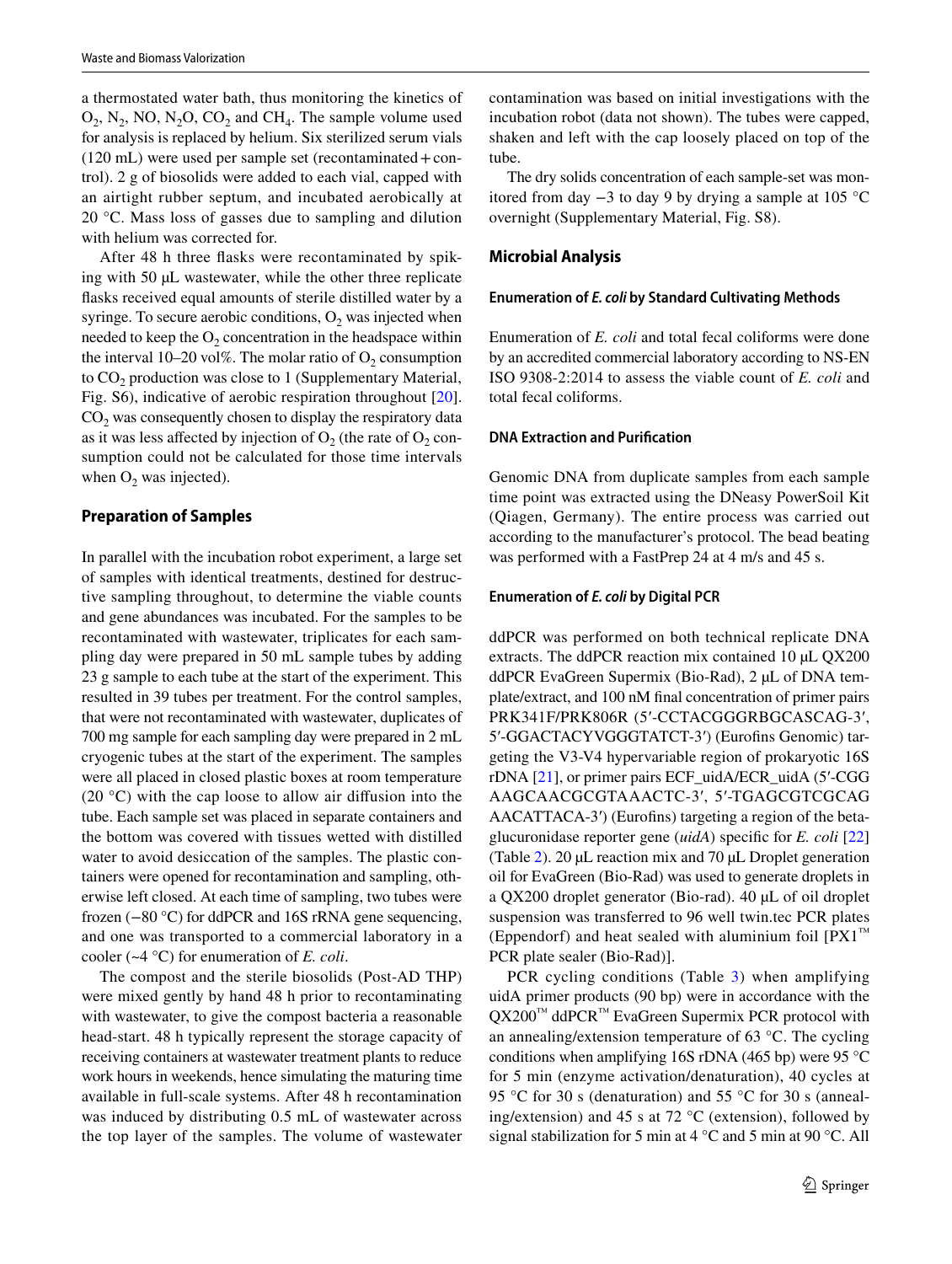<span id="page-5-0"></span>**Table 2** Primers used for digital droplet polymerase chain reaction

| Primer name    | Target | Sequence                   | Amplicon<br>length (bp) | References         |  |
|----------------|--------|----------------------------|-------------------------|--------------------|--|
| <b>PRK341F</b> | 16S    | 5'-CCTACGGGRBGCASCAG-3     | 465                     | Yu et al. $[21]$   |  |
| PRK806R        | 16S    | 5'-GGACTACYVGGGTATCT-3     |                         |                    |  |
| ECF uidA       | uidA   | 5'-CGGAAGCAACGCGTAAACTC-3  | 90                      | Silkie et al. [22] |  |
| ECR uidA       | uidA   | 5'-TGAGCGTCGCAGAACATTACA-3 |                         |                    |  |

<span id="page-5-1"></span>

| Table 3 Digital droplet   |
|---------------------------|
| polymerase chain reaction |
| cycling conditions        |

|                      | PRK806R/PRK341F |                 | ECG uidA/ECR uidA |                 |                 |           |
|----------------------|-----------------|-----------------|-------------------|-----------------|-----------------|-----------|
|                      | $T (^{\circ}C)$ | duration        | cycles            | $T (^{\circ}C)$ | duration        | cycles    |
| Enzyme activation/   | 95              | $5 \text{ min}$ |                   | 95              | $5 \text{ min}$ |           |
| DNA denaturation     | 95              | 30 s            | 40 cycles         | 95              | 30 s            | 40 cycles |
| Anealing/extension   | 55              | 30 s            |                   | 63              | 1 min           |           |
| Extension            | 72              | 45s             |                   |                 |                 |           |
| Signal stabilization | 4               | $5 \text{ min}$ |                   | 4               | $5 \text{ min}$ |           |
|                      | 90              | $5 \text{ min}$ |                   | 90              | $5 \text{ min}$ |           |
| Hold                 | 4               | Indef           |                   | 4               | Indef           |           |

PCR reactions were conducted in a 2720 Thermal Cycler (Applied Biosystems) with  $2 \text{ °C s}^{-1}$  ramp rate, a lid temperature of 105 °C and a fnal 4 °C hold step. PCR products were analyzed in a QX200 droplet reader (Bio-Rad), and the data was analyzed in the Quantasoft™ Analysis Pro 1.0.596 software (Bio-Rad).

#### **16S rRNA Gene Sequencing and Bioinformatics Analysis**

To assess taxonomic composition and dynamics of the prokaryotic community, the 16S rDNA amplicons of the extracted DNA were sequenced. For this, a two-step nested PCR was carried out, frst amplifying the V3–V4 region using the primer pair PRK341F(5′-CCTACGGGRBG-CASCAG-3′)/PRK806R(5′-GGACTACYVGGGTAT CTAAT-3′) [\[21](#page-11-20)], followed by a second PCR for attachment of dual indices and Illumina sequencing adaptors. Both PCRs were performed using 1× HotFirePol blend master mix (Solis BioDyne), and amplicons were purifed with AMPure XP beads (Beckman-Coulter, USA) using the manufactures protocol. Equimolar concentrations of the amplicon libraries were pooled and the fnal library was quantified with the QX200™ Droplet Digital™ PCR System (Bio-Rad, USA) using primers targeting the Illumina adapters. Finally, the library was sequenced on an Illumina MiSeq system (Illumina, USA), using the MiSeq v3 reagent kit with 300-bp paired-end reads.

The resulting sequences were processed using USEARCH associated algorithms. Initially, paired end reads were merged, filtered (maxee = 1, minimum length =  $350$  bp), dereplicated and singletons discarded. Sequences were then clustered to operational taxonomic units OTUs at 97% identity threshold and checked for chimeric sequences. Finally, taxonomy was assigned through the uclust method implemented in QIIME [[23](#page-11-22)], using the SILVIA database [[24\]](#page-11-23). UniFrac distances (weighted and unweighted) were generated through the beta\_diversity.py script, also in QIIME. Samples with low sequencing depth, i.e. below 10,000 sequencing reads per sample (in total 7 samples, see Supplementary Material, Fig. S12), were excluded from the downstream analysis. The generated OTU data was mined and statistically analyzed and visualized using Calypso [\[25](#page-12-0)]. Taxa less than 0.01% relative abundance across all samples have been fltered out from the fnal diversity plots, and all analysis are based on total sum normalization (TSS)+square root transformed data, unless stated otherwise.

# **Results and Discussion**

#### **Growth of** *E. coli*

Growth of *E. coli* in the four sample-sets was monitored by gene abundance (ddPCR of the *uidA* gene) (Fig. [2](#page-6-0)a) and by viable counts (Fig. [2b](#page-6-0)). The strictest regulatory requirement for biosolids in Norway is less than 2500 viable fecal coliforms (MPN/gDS) [[5\]](#page-11-4) and in the US the limit is 1000 total fecal coliforms (MPN/gDS) [[1\]](#page-11-0). Both *E. coli* and total fecal coliforms were enumerated, and the two were practically identical throughout the entire incubation (Supplementary Material, Fig. S1). Data for each sample-set separately can be found in Supplementary Material Fig. S3–S5.

The Post-AD THP treatment resulted in viable counts below detection limit (Fig. [2](#page-6-0)b) but had not destroyed the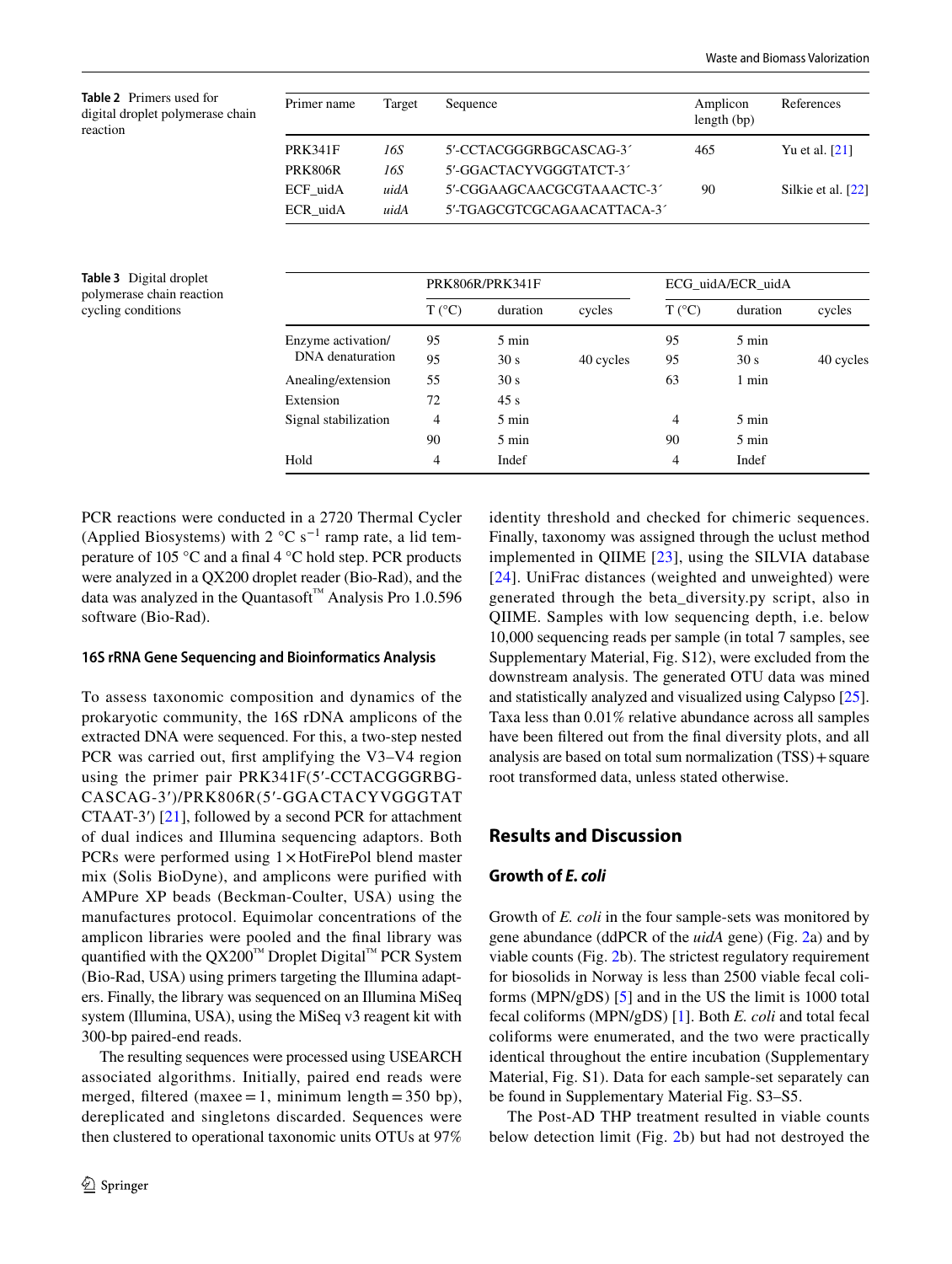

 $+TAD$ -- Post-AD THP+Com Pre-AD THP - Post-AD THP

<span id="page-6-0"></span>**Fig. 2** Density of *E. coli* throughout the incubation: abundance of *uidA* gene quantifed by ddPCR (**a**) and viable counts (MPN) (**b**), both plotted against time. *TAD* thermophilic anaerobic digestion, *Post-AD THP* biosolids sterilized by THP after AD, *Pre-AD THP* biosolids sterilized by THP prior to AD. All biosolids were contaminated by wastewater immediately after sampling at time 0 (marked by arrow). USEPA limit of 1000 MPN/gDS is indicated by the black

*E. coli uidA* gene (Fig. [2a](#page-6-0)) and hence the abundance of *E. coli uidA* gene (Fig. [2](#page-6-0)a) was 14,908 copies/gDS in the Post-AD THP biosolids without compost. It showed no immediate increase by the recontamination, but increased gradually (1–2 orders of magnitude) during the frst 2 days after recontamination, remaining high throughout the rest of the incubation. The viable counts of *E. coli* (Fig. [2](#page-6-0)b) were below the detection limit before recontamination, spiked to high numbers in response to contamination, fuctuated throughout the next days and declining to low levels after 13 days (Fig. [2b](#page-6-0)). Adding compost to this biosolids (Post-AD THP+Com) evidently suppressed *E. coli*: the *uidA* gene abundance remained low compared to that without compost (Fig. [2a](#page-6-0)) and the viable counts declined rapidly to very low values after the frst spike (Fig. [2b](#page-6-0)).

The addition of compost to the Post-AD THP biosolids was efective in reducing the time for *E. coli* viable counts to reach below limit for the Norwegian and US regulatory requirements (Fig. [2](#page-6-0)b). In the sterile Post-AD THP biosolids, it took 13 days for the viable counts of *E. coli* to reach below the US limit, but only 4–8 days if compost had been added 2 days before recontamination. Norwegian regulations were met after 13 days of storage for Post-AD THP biosolids, and 3–4 days with the addition of compost. Regulatory requirements can therefore be fulflled either by allowing storage times above 13 days or by adding compost to reduce the time and space needed for storage. This is in line with work by other researchers showing that substrate- and oxygen availability stimulate some growth of fecal coliforms, but that low levels are reached within two weeks [\[7](#page-11-6)].

The Post-AD-THP biosolids with compost performed almost as well as the Norwegian currently accepted method

line. It should be noted that the very high MPN values for Post-AD THP at day 1 and 3 are minimum estimates (all MPN tubes were positive). The detection limit for the MPN method is indicated by striped area (all MPN tubes negative), which implies that all viable counts prior to wastewater contamination were below the detection limit. The same is true for all viable counts after day 7, except for Post-AD THP

TAD (Thermophilic digestion without THP). In the biosolids that were sterilized before anaerobic digestion (Pre-AD THP), viable count of *E. coli* peaked at day 2 just above the USEPA limit and 3 days of storage are needed to comply with US regulations, however, the peak was lower than that for TAD biosolids. Pre-AD THP never exceeded the Norwegian regulation limit after recontamination, while the TAD biosolids did on day 1 and 2.

In TAD biosolids the viable counts of *E. coli* were low before contamination and from day 3, while *uidA* abundance remained much higher than in any of the others. This could be due to diferences in the amount of extracted DNA between samples but more likely related to the lower treatment temperature these biosolids have experienced (55 $\degree$ C) compared to the others (165 °C). The latter can be supported by the fndings of Kirkegaard et al. [[26](#page-12-1)] where no overlap between the bacterial community of the digester feed sludge and digestates in plants with THP was detected, in contrast to both mesophilic and thermophilic digestates without THP.

As substrate availability has been linked to pathogen growth in biosolids [[7](#page-11-6)], the soluble organic material in the biosolids was measured as chemical oxygen demand (COD) in the dewatering liquor of TAD, Pre-AD THP and Post-AD THP. The soluble COD was used as surrogate measurement to assess the available substrate for microbial growth. As expected, the Post-AD THP had the highest soluble COD concentration  $(32.3 \pm 0.6 \text{ mg COD/L})$ , data not shown) due to the thermal hydrolysis treatment immediately before dewatering. TAD had the second largest soluble COD concentration  $(10.7 \pm 0.2 \text{ mg COD/L})$ , data not shown) followed by the Pre-AD THP  $(3.5 \pm 0.1 \text{ mg COD/L})$ , data not shown). The extent of *E. coli* growth in the biosolids tested in this study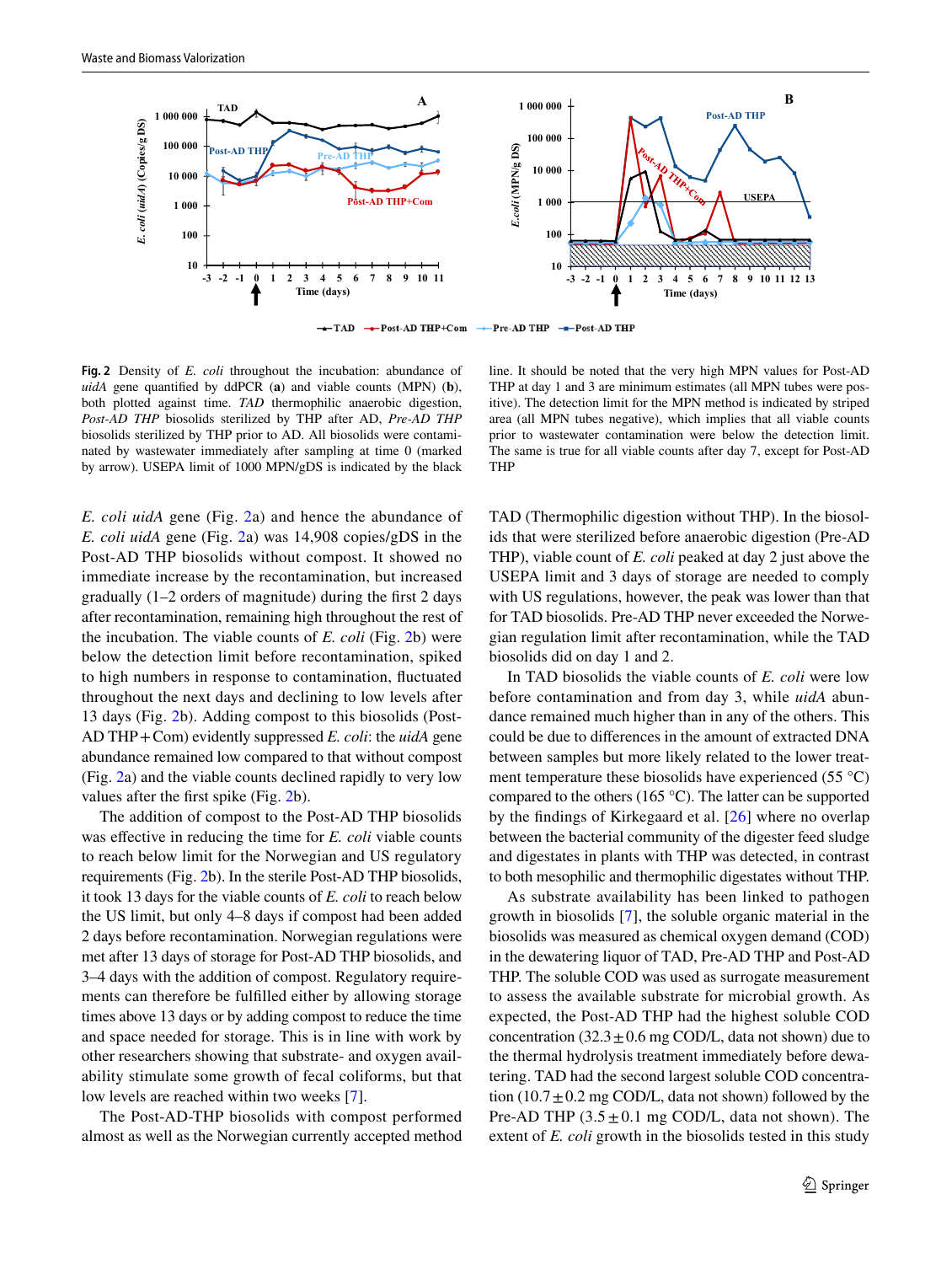can be linked to the concentration of soluble COD in the dewatering liquor. Hence, these results are in line with fndings from Higgins et al. [[3\]](#page-11-2) and Chen et al. [\[7](#page-11-6)]. The faster decline of culturable *E. coli* in Post-AD THP+Com compared to Post-AD THP could therefore be due to the competition for substrate with the compost microbial community and subsequent substrate depletion. The fuctuating levels of culturable *E. coli* for Post-AD THP during the 13-day period (Fig. [2](#page-6-0)b) could be due to the alternation between diferent carbon feed sources, and the adaptation of the bacterial community to these substrates.

Viable counts and gene abundance of *E. coli* showed that compost inoculation was efficient in suppressing *E. coli* growth in sterile Post-AD THP biosolids, and the 13 days of storage could be reduced to 8. Increased microbial activity due to recontamination can also be measured as increased respiration rates. To investigate this a robotized incubation system was used.

#### **Respiration**

The rates of  $CO<sub>2</sub>$  production throughout the incubation period are shown in Fig. [3.](#page-7-0) The  $O_2$  consumption rates were essentially replicas of these fgures because the molar respiratory quotient ( $RQ = O<sub>2</sub>$ -consumption/ $CO<sub>2</sub>$ -production) was ~1 throughout the entire incubation of all biosolids, except for an initially RQ in Pre-AD THP (frst 10–20 h), as shown in Supplementary Material, Fig. S6.

The Post-AD THP biosolids in Fig. [3a](#page-7-0) with no wastewater should in principle be sterile, hence without any respiration. Nevertheless, low but significant rates of  $O<sub>2</sub>$ consumption (Supplementary Material, Fig. S6) could be detected. This could be due to abiotic reactions, or a combination of abiotic reactions and low biological activity by organisms introduced with the distilled water added at time 0. After the sterile Post-AD THP biosolids were contaminated with wastewater (Fig. [3](#page-7-0)a), a conspicuous series of respiratory spikes were detected at day 1, 3, 5 and 7  $[O<sub>2</sub>$  consumption corresponded with the spikes in exactly the same way (Supplementary Material, Fig. S6B)], suggesting microbial respiration. These conspicuous spikes may be explained by a shift in cellular metabolism upon depletion of specifc carbon sources of dominating organisms that in turn determine the lag duration [[27\]](#page-12-2), or, that cells introduced by the wastewater exploited diferent fractions of available carbon and reached high cell densities



<span id="page-7-0"></span>**Fig. 3** Respiration kinetics. The panels show the average respiration rates (µmol  $CO_2$  g<sup>-1</sup> dry solids h<sup>-1</sup>) in the different biosolids, recontaminated with wastewater (at time 0), and their respective controls

(without wastewater contamination): Post-AD THP (**a**), Post-AD THP+Compost (**b**), Pre-AD THP (**c**) and TAD (**d**)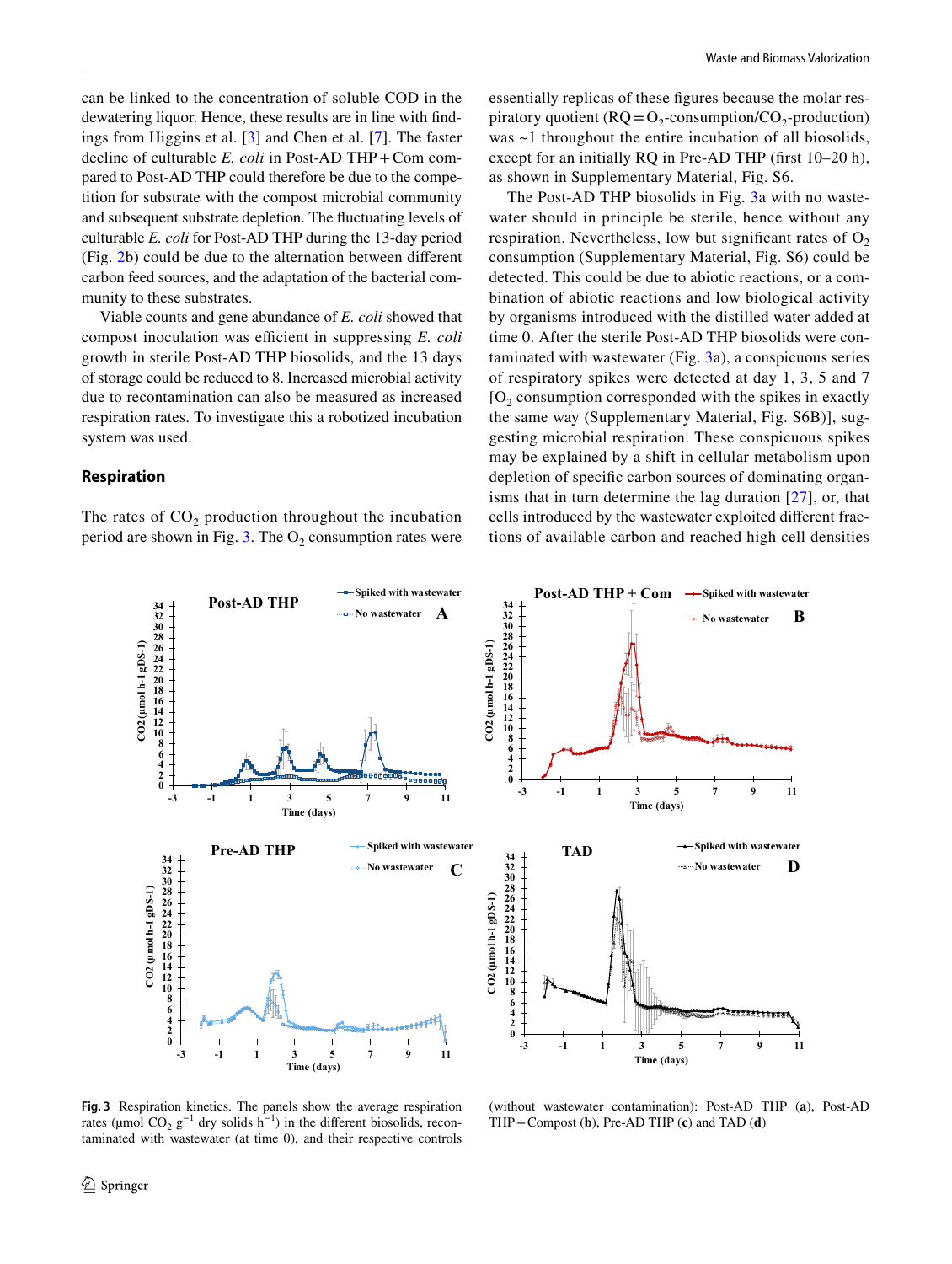at diferent timepoints depending on the initial number of organisms in each fraction.

Adding compost to the Post-AD THP biosolids (Post-AD THP+Com, Fig. [3](#page-7-0)b) had a striking efect on the respiration: it was initially low, but increased gradually to peak after 3 days, but remained high throughout compared to that with Post-AD THP biosolids (Fig. [3b](#page-7-0) vs. a). Adding wastewater in addition to compost had negligible effects on the respiration, except for a stronger spiking of the respiration after 3 days.

The biosolids that had been THP treated prior to AD (Pre-AD THP, Fig. [3c](#page-7-0)) had low respiration rates throughout, peaking at day 2. Adding wastewater to these biosolids enhanced the respiration spike but had otherwise no signifcant effect on the respiration. A slight increase in respiration from day 9 can be observed and could be related to the growth of prokaryotes (Fig. [4\)](#page-8-0).

The biosolids that had not been THP treated at all (TAD, Fig. [3](#page-7-0)d) had a similar respiration kinetics as Pre-AD THP (Fig. [3c](#page-7-0)), but higher rates throughout, and a stronger peak after 2 days. The addition of wastewater had marginal efects apart from a slightly stronger respiration peak after 2 days.

Overall, the response in respiration when adding wastewater in Post-AD THP + Com (Fig.  $3b$ ), Pre-AD THP (Fig. [3c](#page-7-0)) and TAD (Fig. [3d](#page-7-0)) biosolids are similar, while Post-AD THP biosolids difer from the others.

The incubation was continued for 25 days (Supplementary Material, Fig. S6 and S7), and the cumulated  $CO<sub>2</sub>$  at this time point was used to compare the fraction of total organic carbon mineralized in the various biosolids, depending on the organisms' present. The results (Supplementary Material, Table S1) show that after 25 days, the organisms in the compost mineralized 8–9% of the total C in Post-AD THP, while the organisms in the wastewater mineralized only 2–3%. The indigenous organisms in the Pre-AD THP



<span id="page-8-0"></span>**Fig. 4** Total prokaryote abundance. The panel shows the copy numbers of 16S rRNA genes, quantifed by ddPCR. Recontamination with wastewater was done immediately after sampling at day 0 for all biosolids (indicated by arrow). Results for each sample set are shown in Supplementary Material, Fig. S9 and S10

mineralized 6–7% of total C (recontamination with wastewater had a marginal effect on this), while the indigenous organisms in TAD mineralized 9–10%.

Taken together, these results demonstrate that the three biosolids contain a signifcant fraction of degradable organic material that can sustain respiratory metabolism and growth, and that organisms in the compost evidently have a capacity to utilize more of these compounds than the organisms in wastewater (including *E. coli*). It appears likely, therefore, that inoculation with compost would minimize the potential of growth of pathogens by scavenging the available carbon substrates. Any antagonistic effects would add to the suppression of pathogens.

The respiration trials support the observations of *E. coli* growth in Fig. [2](#page-6-0)b, showing highest activity in the frst days for Post-AD THP+Com, Pre-AD THP and TAD and fuctuating and prolonged activity in the Post-AD THP biosolids. Microbial respiration in the sterile Post-AD THP biosolids had a fnal peak around day 13, afterwards respiration remained constant and low throughout the test period (25 days, Supplementary Material, Fig. S6B), supporting the previous results that 13 days of storage could be sufficient. Post-AD THP+Com showed stable and low respiration rates after the main peak ending after 3–4 days (Fig. [3b](#page-7-0)) and until day 25 (Supplementary Material, Fig. S7) supporting the hypothesis that inoculation with compost will stabilize the Post-AD THP biosolids faster. However, the observations could also be due to growth of other microorganisms in addition to *E. coli* and the growth of total prokaryotes where therefore investigated.

#### **Growth of Prokaryotes (16S rRNA Genes)**

Total 16S rRNA genes in DNA extracts were quantifed (Fig. [4](#page-8-0)) with ddPCR to assess growth of prokaryotes and to adjust for bias in DNA extraction when interpreting *uidA* gene copies. As expected, the 16S rRNA gene abundance was low initially in sterile Post-AD THP biosolids but increasing (albeit fuctuating) after recontamination (at day 0), presumably by growth. The 16S rRNA gene abundance was signifcantly higher in the TAD biosolids compared to the others.

No correlation between increased respiration and increased 16S rRNA gene abundance was found. In theory, the spikes of respiration (Fig. [3](#page-7-0)) should refect high growth rates, hence increase in the 16S rRNA gene abundance. However, it seems likely that their net growth is balanced by death of others, possibly by protozoan grazing [[28](#page-12-3), [29](#page-12-4)]. The only apparent exception is the early net increase in 16S rRNA genes after recontamination of Post-AD THP biosolids without compost, which coincided with the frst respiration spike (Fig. [3](#page-7-0)a). Inspection of the growth yield per mol  $O_2$  for this period showed a growth yield of  $1.2 \times 10^{14}$  16S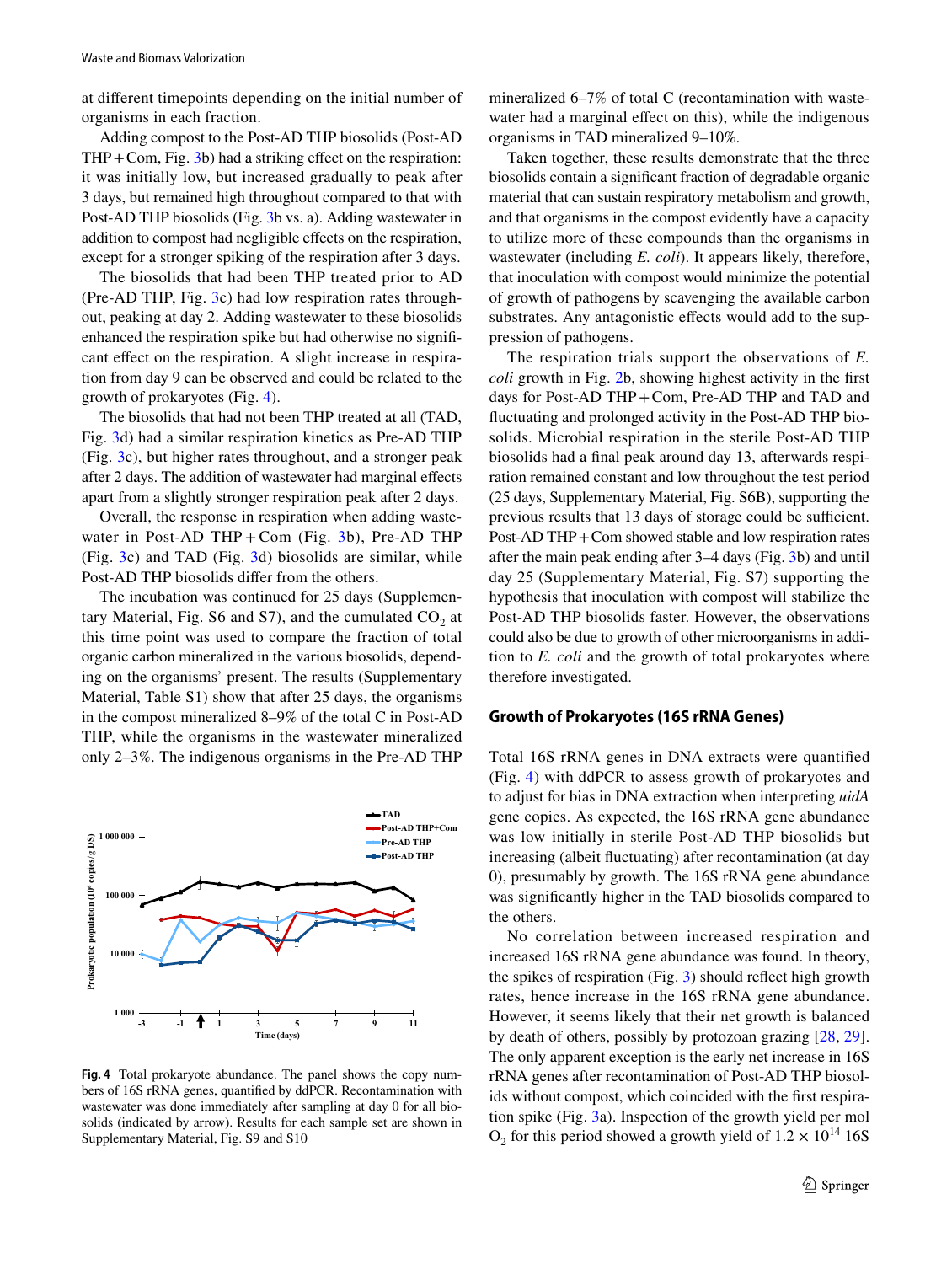rRNA gene copies mol<sup>-1</sup> O<sub>2</sub>, in comparison the determined oxic growth yield of the model bacterium *Paracoccus denitrificans* is  $1.5 \times 10^{14}$  cells mol<sup>-1</sup> [\[30](#page-12-5)]. Hence, we consider the relative increase in the 16S rRNA gene to be reliable for determining growth of the total prokaryotic population.

Biases due to inadequate DNA extraction with commercial kits make it challenging to compare diferent types of samples. The ratio of *uidA* copies to the prokaryotic population (16S rRNA) was therefore calculated to obtain less biased estimates of the relative abundance of *E. coli* in the diferent biosolids throughout the incubation.

# *Escherichia coli* **(***uidA***) Compared to Prokaryotic Population (16S rRNA)**

The ratio of *uidA* copies to 16S rRNA was plotted against time in Fig. [5](#page-9-0) to assess the relative abundance of *E. coli* in the total population during the incubation period with contaminated samples. The *uidA/*16S rRNA of control samples (without contamination) can be found in Supplementary Material, Fig. S11.

The *uidA*/16S rRNA abundance ratio was  $\langle 12 \times 10^{-6} \rangle$ throughout the entire incubation, hence, *E. coli* constituted a marginal fraction of the total microbial population in all biosolids.

In the Post-AD THP biosolids without compost, the *uidA/*16S rRNA ratio increased rapidly during the frst two days after contamination with wastewater (Fig. [5\)](#page-9-0), coinciding with the frst respiration peak in these biosolids (Fig. [3a](#page-7-0)). This suggests that when *E. coli* has no other competitors than those present in the wastewater, it grows faster than the average of the entire population. However, the *uidA/*16S rRNA declined gradually throughout the subsequent 5 days (days 2–7), coinciding with the next two spikes of respiration



<span id="page-9-0"></span>**Fig. 5** Relative abundance of *E. coli*: abundance of the *E. coli* gene *uidA* relative to the total 16S rRNA genes  $(10^{-6})$ , both quantified by ddPCR. Results for biosolids contaminated with wastewater (after sampling at day 0, indicated by arrow)

(Fig. [3](#page-7-0)a). As noted previously, the spiking of respiration in these biosolids was interpreted as a succession of diferent groups of organisms. It is tempting to speculate that the second and third peak of respiration is driven by organisms that suppress *E. coli*, either by antagonistic efects or by competing for carbon substrates. Nevertheless, the *uidA/*16S rRNA ratio declined approaching similar levels as before recontamination well within 13 days supporting observa-tions in Fig. [2](#page-6-0) that this would be a sufficient timeframe for reduction of *E. coli* after recontamination.

The effect of adding compost to the Post-AD THP biosolids was striking but must be interpreted with care: prior to the contamination with wastewater (time  $<$  0), the  $\mu$ *idA*/16S rRNA ratio was ~10 times lower than that without compost. This is attributable to dilution with compost bacteria (total 16S rRNA was approximately 10 times higher with than without compost, Fig. [4\)](#page-8-0). Recontamination with wastewater increased the *uidA/*16S rRNA, but it remained low except for a spike at day 4. This spike could suggest a late proliferation of *E. coli*, but the absolute abundance of *uidA* (Fig. [2](#page-6-0)a) lends no support to this. A more likely explanation is that a fraction of the bacteria introduced with the compost died out at this point in time, seen as a decline in 16S rRNA abundance (Fig. [4\)](#page-8-0).

The results confirm that addition of compost is an efficient strategy in reducing the growth of *E. coli* compared to the total microbial population in Post-AD THP biosolids. Pre-AD THP biosolids remained unchanged by recontamination. TAD had a higher abundance of *E. coli* genes, also when normalized to the total microbial population throughout the experiment compared to Pre-AD THP, Post-AD THP and Post-AD THP + Com. The gene abundance and the respiration kinetics suggested successive growth/death by diferent fractions of the organisms introduced with the compost and the wastewater. To inspect this further, 16S rRNA amplicons were sequenced and analyzed with bioinformatic tools.

#### **Diversity**

Bioinformatic analysis of 16S rRNA gene amplicons showed diferences in both alpha and beta diversity between diferent biosolids (Fig. [6](#page-10-0)). Raw sequence reads were submitted to NCBI's Sequence Read Archive (BioProject Accession ID PRJNA574619).

All tested alpha-diversity matrixes (Fig. [6a](#page-10-0); Supplementary Material, Fig. S13) indicate that compost amendment increased the microbial diversity of Post-AD THP biosolids. Accordingly, compost possessed the highest microbial diversity amongst all samples in the current experiment. It is therefore reasonable to suggest that the addition of compost overall enriches the community in Post-AD THP biosolids, thus providing an environment where *E. coli* is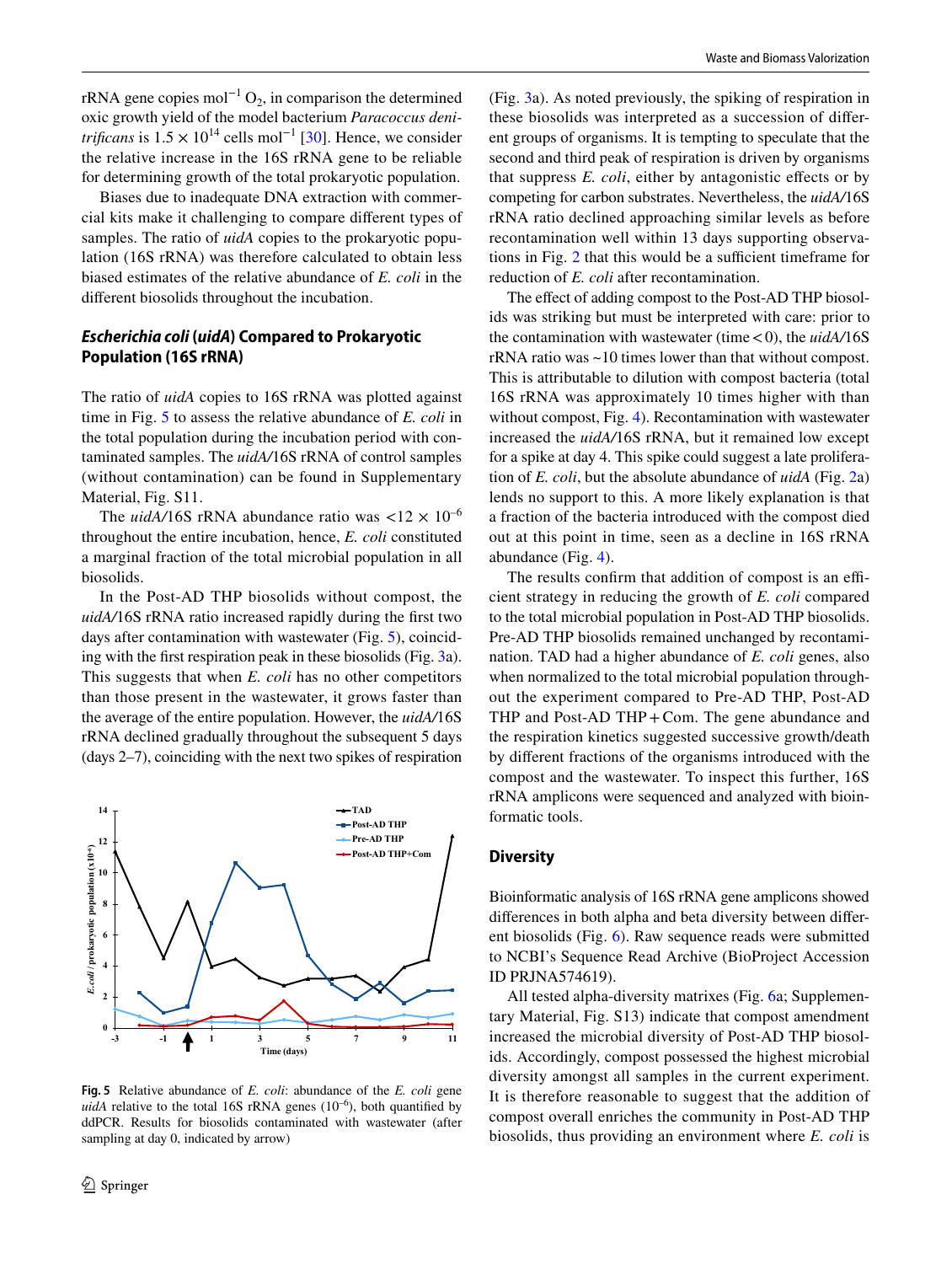

<span id="page-10-0"></span>**Fig. 6** Microbial diversity (at OTU level) in the biosolids with and without recontamination with wastewater, shown as closed and open symbols, respectively. The diversity is expressed through Community richness and the Shannon index (**a**) and PCoA using the unweighted

UniFrac matrix (**b**). The data is not TSS normalized for the alpha diversity matrices (**a**) but rarefed to the sample with lowest sequencing depth (55,335 reads). Additional diversity plots are provided in the Supplementary Material, Figs. S13–S19

rapidly outcompeted. This complies with the lower *E. coli* density observed by the viable count and ddPCR results (Fig. [2](#page-6-0)). Furthermore, the multivariate analysis (Fig. [6](#page-10-0)b; Supplementary Material, Fig. S19) used to assess the community composition, demonstrated that TAD, Pre-AD THP and Post-AD THP + Com  $(1)$  had profoundly different compositions, (2) their community compositions were stable throughout the incubation, and (3) they were not much afected by recontamination with wastewater. In the sterile Post-AD THP biosolids, however, the recontamination resulted in a conspicuous temporal change in community composition (Fig. [6](#page-10-0)b; dark blue, flled symbols), suggesting successions throughout the incubation, or selective growth of subpopulations in the wastewater, reaching signifcant numbers at diferent times depending on their initial numbers and/or growth rate. This supports our interpretation of the conspicuous respiration kinetics in these biosolids: the bursts (spikes) of respiration plausibly refect activity (hence growth) of diferent fractions of the bacterial community of the wastewater, thus causing major shifts in community composition. The suppression of pathogens by establishing a diverse community has an interesting parallel in aquaculture, where management that sustains a stable "K-selected" microbial community secures better survival of fsh larvae than management that involves frequent disinfection [[31\]](#page-12-6).

Overall, these results suggest that the biosolids from Post-AD THP treatment beneft from addition of compost, providing a more robust and competitive microbial community that efectively minimize the risk for pathogen growth. It may also stabilize the biosolids by mineralizing a larger fraction of available organic material than could be achieved by contamination with wastewater alone.

# **Conclusion**

This study presents novel insight into *E. coli* recontamination of various biosolids and the addition of a harmless bacteria to suppress growth of *E. coli* in sterilized post-anaerobic digestion thermal hydrolysis (Post-AD THP) biosolids.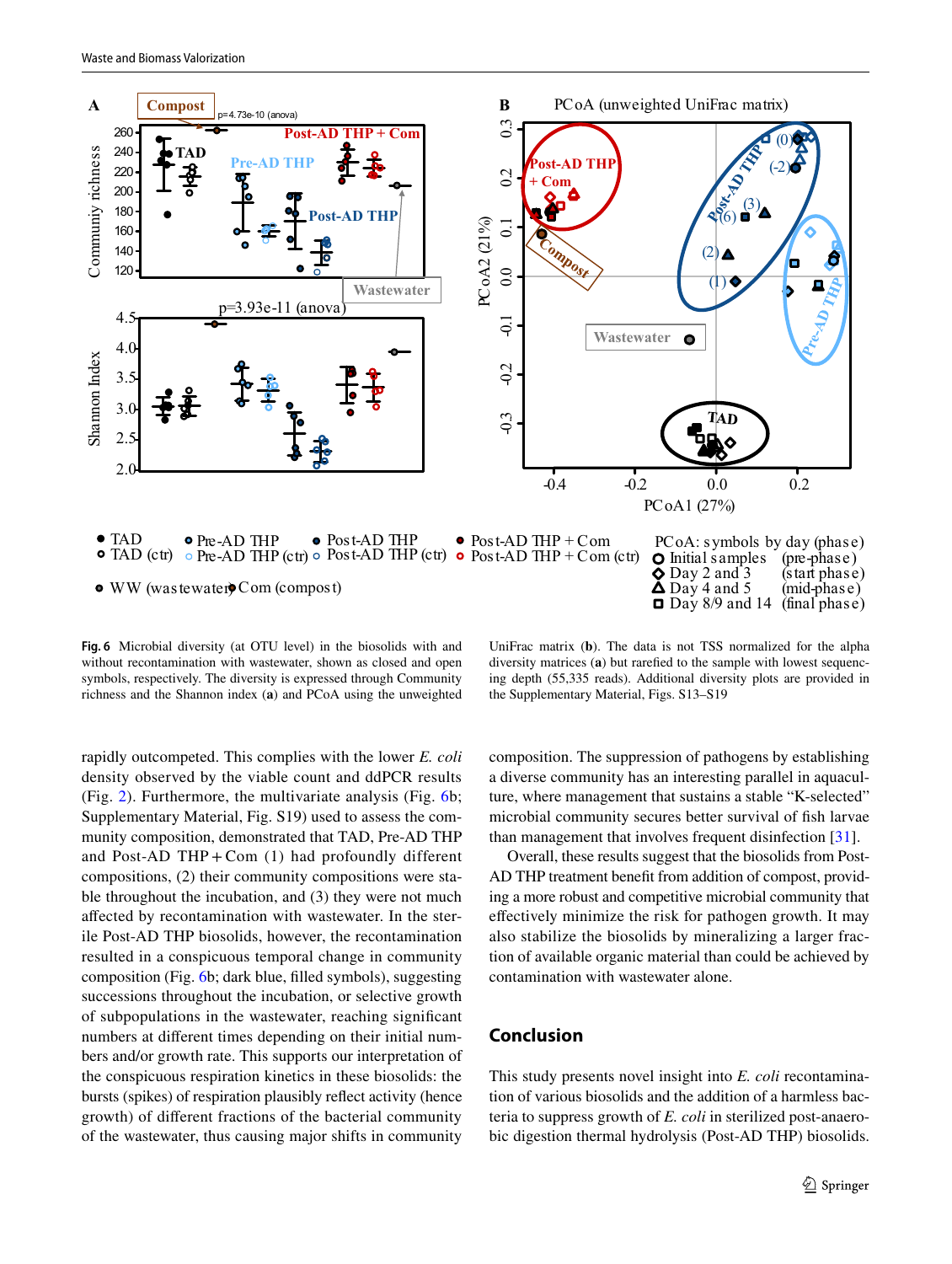The pathogen concentration in a sterile Post-AD THP biosolids can meet regulatory requirements within 2 weeks of storage after recontamination, while Pre-AD THP and TAD biosolids meet the requirements 3 days after recontamination. However, pathogen growth in Post-AD THP biosolids can be suppressed by inoculation with compost to meet regulatory requirements with less storage time. Interestingly, *E. coli* abundance after recontamination correlated with soluble COD concentration in the biosolids. The results provide valuable input for future biosolids regulations, valorization and management.

**Acknowledgements** This work was financially supported by the Research Council of Norway (Grants no. 258749 and 260868). Biogas plants providing samples and support during this study are greatly acknowledged for their efforts. Erik Norgaard at Høst is acknowledged for supplying the compost.

**Data availability** The sequence reads from this article have been submitted to the NCBI Sequence Read Archive under the BioProject Accession ID PRJNA574619.

**Open Access** This article is licensed under a Creative Commons Attribution 4.0 International License, which permits use, sharing, adaptation, distribution and reproduction in any medium or format, as long as you give appropriate credit to the original author(s) and the source, provide a link to the Creative Commons licence, and indicate if changes were made. The images or other third party material in this article are included in the article's Creative Commons licence, unless indicated otherwise in a credit line to the material. If material is not included in the article's Creative Commons licence and your intended use is not permitted by statutory regulation or exceeds the permitted use, you will need to obtain permission directly from the copyright holder. To view a copy of this licence, visit <http://creativecommons.org/licenses/by/4.0/>.

# **References**

- <span id="page-11-0"></span>1. USEPA, J.: Environmental regulations and technology: control of pathogens and vector attraction in sewage sludge. United States Environment Protection Agency, Cincinnati, OH (2003)
- <span id="page-11-1"></span>2. Fane, S., Vale, P., Bajón-Fernández, Y., Cartmell, E., Nocker, A., Harris, J., Tyrrel, S.: Infuence of innate sludge factors and ambient environmental parameters in biosolids storage on indicator bacteria survival: a review. Waste Biomass Valoriz. 1–10 (2019)
- <span id="page-11-2"></span>3. Higgins, M.J., Chen, Y.C., Murthy, S.N., Hendrickson, D., Farrel, J., Schafer, P.: Reactivation and growth of non-culturable indicator bacteria in anaerobically digested biosolids after centrifuge dewatering. Water Res. **41**(3), 665–673 (2007). [https://doi.](https://doi.org/10.1016/j.watres.2006.09.017) [org/10.1016/j.watres.2006.09.017](https://doi.org/10.1016/j.watres.2006.09.017)
- <span id="page-11-3"></span>4. Iranpour, R., Cox, H., Kearney, R., Clark, J., Pincince, A., Daigger, G.: Regulations for biosolids land application in US and European Union. J. Residuals Sci. Tech. **1**(4), 209–222 (2004)
- <span id="page-11-4"></span>5. Landbruks- og matdepartementet: Forskrift om organisk gjødsel. *Legislation on organic fertilizer*. In: matdepartementet, L.-o. (ed) (2003)
- <span id="page-11-5"></span>6. Fane, S.: Control of *E. coli* in biosolids. PhD thesis, Cranfeld University, UK (2016)
- <span id="page-11-6"></span>7. Chen, Y.C., Higgins, M.J., Beightol, S.M., Murthy, S.N., Toffey, W.E.: Anaerobically digested biosolids odor generation and

pathogen indicator regrowth after dewatering. Water Res. **45**(8), 2616–2626 (2011).<https://doi.org/10.1016/j.watres.2011.02.014>

- <span id="page-11-7"></span>8. Sidhu, J.P., Toze, S.G.: Human pathogens and their indicators in biosolids: a literature review. Environ. Int. **35**(1), 187–201 (2009)
- <span id="page-11-8"></span>9. Chen, Y.-C., Higgins, M.J., Maas, N.A., Murthy, S.N.: DNA extraction and *Escherichia coli* quantifcation of anaerobically digested biosolids using the competitive touchdown PCR method. Water Res. **40**(16), 3037–3044 (2006)
- <span id="page-11-9"></span>10. Hussong, D., Burge, W.D., Enkiri, N.K.: Occurrence, growth, and suppression of salmonellae in composted sewage sludge. Appl. Environ. Microb. **50**(4), 887–893 (1985)
- <span id="page-11-10"></span>11. Ward, A., Stensel, H.D., Ferguson, J.F., Ma, G., Hummel, S.: Preventing growth of pathogens in pasteurized digester solids. Water Environ. Res. **71**(2), 176–182 (1999)
- <span id="page-11-11"></span>12. Sidhu, J., Gibbs, R., Ho, G., Unkovich, I.: The role of indigenous microorganisms in suppression of Salmonella regrowth in composted biosolids. Water Res. **35**(4), 913–920 (2001)
- <span id="page-11-12"></span>13. Murthy, S., Peot, C., Bailey, W., Higgins, M., Beightol, S., Chen, Y., Novak, J., Wilson, C.: Biosolids quality parameters important for process selection at Blue Plains AWTP: odors and indicators. In: Workshop at WEF Residuals and Biosolids Conference, Sacramento, California (2011)
- <span id="page-11-13"></span>14. Shana, A., Fountain, P., Mills, N.: SAS only THP with series digestion—more options for energy recovery. In: 18th European biosolids and organic resources conference and exhibition, Manchester, UK (2013)
- <span id="page-11-14"></span>15. Fane, S., Nocker, A., Vale, P., Casado, M.R., Cartmell, E., Harris, J., Fernández, Y.B., Tyrrel, S.: Characterisation and control of the biosolids storage environment: implications for *E. coli* dynamics. Sci. Total Environ. **752**, 141705 (2021). [https://doi.org/10.1016/j.](https://doi.org/10.1016/j.scitotenv.2020.141705) [scitotenv.2020.141705](https://doi.org/10.1016/j.scitotenv.2020.141705)
- <span id="page-11-15"></span>16. Barber, W.P.F.: Thermal hydrolysis for sewage treatment: a critical review. Water Res. **104**, 53–71 (2016). [https://doi.org/10.1016/j.](https://doi.org/10.1016/j.watres.2016.07.069) [watres.2016.07.069](https://doi.org/10.1016/j.watres.2016.07.069)
- <span id="page-11-16"></span>17. Svensson, K., Kjorlaug, O., Higgins, M.J., Linjordet, R., Horn, S.J.: Post-anaerobic digestion thermal hydrolysis of sewage sludge and food waste: effect on methane yields, dewaterability and solids reduction. Water Res. **132**, 158–166 (2018). [https://doi.](https://doi.org/10.1016/j.watres.2018.01.008) [org/10.1016/j.watres.2018.01.008](https://doi.org/10.1016/j.watres.2018.01.008)
- <span id="page-11-17"></span>18. Svennevik, O.K., Solheim, O.E., Beck, G., Sørland, G.H., Jonassen, K.R., Rus, E., Westereng, B., Horn, S.J., Higgins, M.J., Nilsen, P.J.: Effects of post anaerobic digestion thermal hydrolysis on dewaterability and moisture distribution in digestates. Water Sci. Technol. **80**(7), 1338–1346 (2019)
- <span id="page-11-18"></span>19. Molstad, L., Dörsch, P., Bakken, L.R.: Improved robotized incubation system for gas kinetics in batch cultures. In Technical Report (2016)
- <span id="page-11-19"></span>20. Dilly, O.: Microbial respiratory quotient during basal metabolism and after glucose amendment in soils and litter. Soil Biol. Biochem. **33**(1), 117–127 (2001)
- <span id="page-11-20"></span>21. Yu, Y., Lee, C., Kim, J., Hwang, S.: Group-specifc primer and probe sets to detect methanogenic communities using quantitative real-time polymerase chain reaction. Biotechnol. Bioeng. **89**(6), 670–679 (2005)
- <span id="page-11-21"></span>22. Silkie, S.S., Tolcher, M.P., Nelson, K.L.: Reagent decontamination to eliminate false-positives in *Escherichia coli* qPCR. J. Microbiol. Methods **72**(3), 275–282 (2008). [https://doi.org/10.1016/j.](https://doi.org/10.1016/j.mimet.2007.12.011) [mimet.2007.12.011](https://doi.org/10.1016/j.mimet.2007.12.011)
- <span id="page-11-22"></span>23. Caporaso, J.G., Kuczynski, J., Stombaugh, J., Bittinger, K., Bushman, F.D., Costello, E.K., Fierer, N., Pena, A.G., Goodrich, J.K., Gordon, J.I.: QIIME allows analysis of high-throughput community sequencing data. Nat. Methods **7**(5), 335 (2010)
- <span id="page-11-23"></span>24. Quast, C., Pruesse, E., Yilmaz, P., Gerken, J., Schweer, T., Yarza, P., Peplies, J., Glöckner, F.O.: The SILVA ribosomal RNA gene database project: improved data processing and web-based tools. Nucleic Acids Res. **41**(D1), D590–D596 (2012)